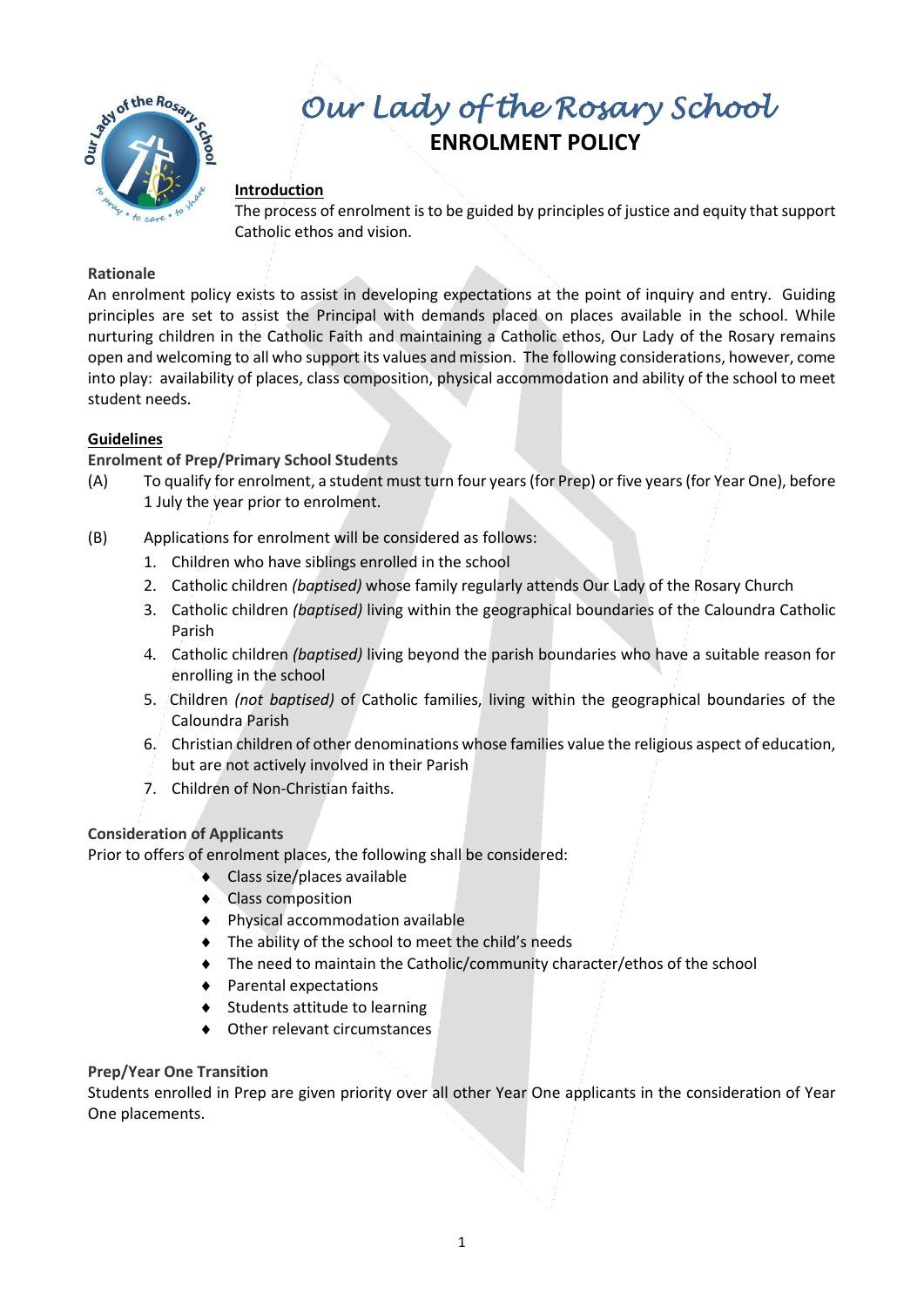# **Enrolment of Children with Special Needs**

Before a child with special needs can be enrolled, the 'Enrolment Support Process', under the guidelines of the Brisbane Catholic Education Office, must be carried out. The purpose of such a process is:

- $\bullet$  To investigate the needs of the child; and
- To determine the suitability of the resources of the school to fit the child's requirements

It is important to realise that if the needs of the child and the resources of the school are not compatible, neither the individual child nor the school would benefit from such an enrolment.

## **Fees**

When parents apply for enrolment of children for whom they have not paid school fees at a previous Brisbane Catholic Education school, the enrolment should not be confirmed until the debt is paid or waived on the previous principal's advice. Arrangements for payment of future fees must then be put in place before proceeding with enrolment.

# **Procedures**

Enrolment applications for all year levels can be submitted at any time. When allocating Prep and Year One places, no advantage is given to early submission of applications. Whenever an application is received, the placement remains dependent upon meeting the requirements of this policy.

Copies of the following supporting documentation will need to be provided to the school to complete the enrolment application:

- ◆ Birth Certificate
- ◆ Baptismal Certificate
- Last two school reports and NAPLAN report/s *(as applicable)*
- ◆ Any medical or learning reports
- $\triangleleft$  And if noted in your application:
	- o Legal Documentation
	- o Medical Action Plan
	- o Student Specialist Assessments

*There is no fee involved in submitting an application for enrolment*.

*Please Note: the application for enrolment will only be considered after the school receives the required supporting documents.*

# *Term One/Two of the Year prior to Placement*

Applications are accepted from the beginning of the year prior to enrolment. An interview with the Principal or leadership team member is then organised. At this interview, the school is legally required to sight the original copy of your child's birth certificate.

At the interview you will:

- a. Meet with one of the school leadership team *(Principal or Assistant Principal)*
- b. Have a walk around tour of the school
- c. Talk through the application together
- d. Have the original copy of the birth certificate sighted *(Please ensure you bring this to the interview)*
- e. Have the opportunity to ask questions or raise concerns